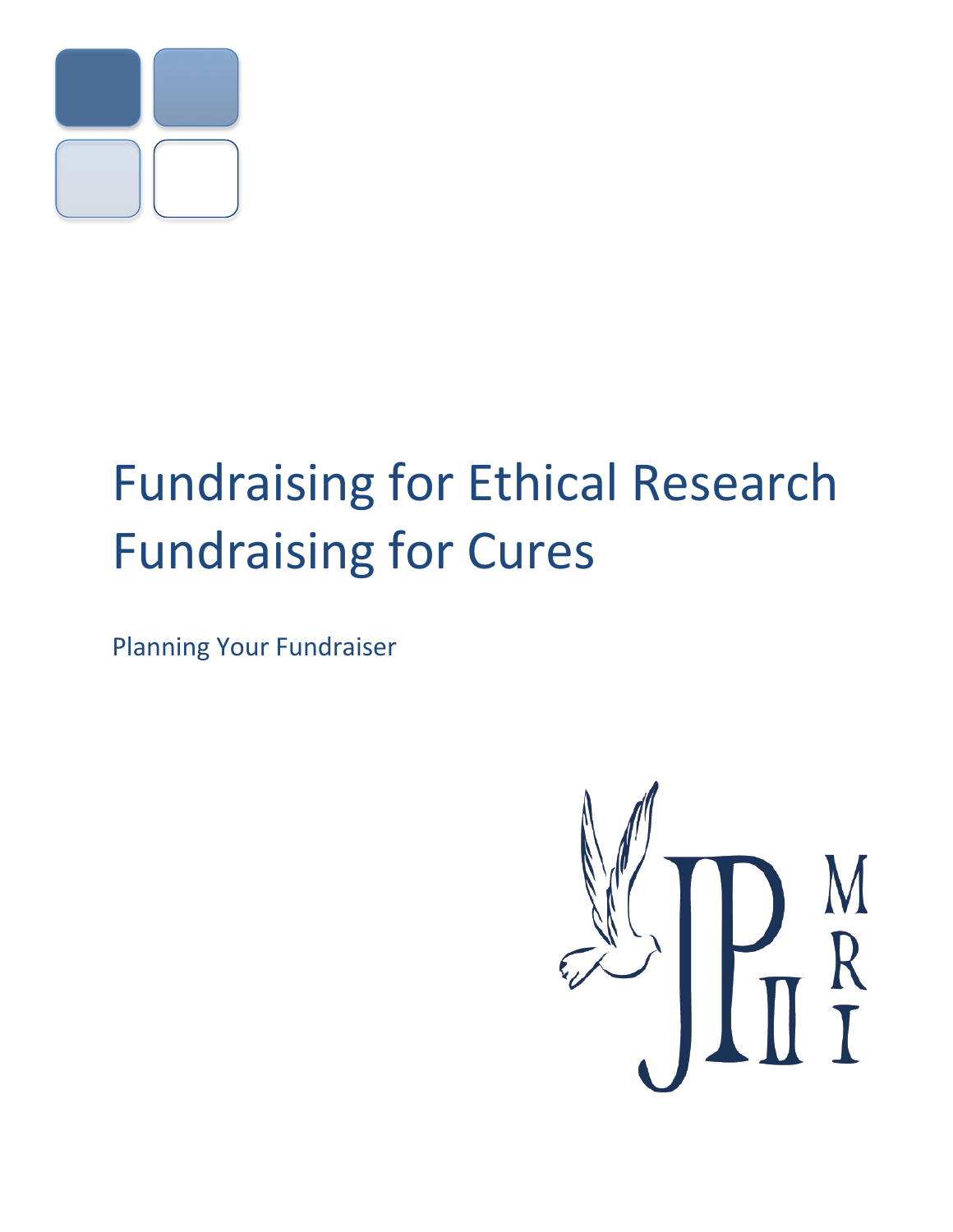

Thank you for your interest in raising money for the John Paul II Medical Research Institute. We appreciate every penny we receive to help with our ethical research efforts aimed at finding cures. Your generous donation will go towards medical research that will make a direct impact on the countless individuals who are suffering from and battling incurable diseases.

This guide presents basic tips to help you get started with your fundraiser. If you have questions or concerns, please email info@jp2mri.org.

## About John Paul II Medical Research Institute

JP2MRI is a pro-life non-profit that specializes in using ONLY adult stem cells to find cures for cancer, neurological diseases, rare diseases, and chronic diseases. JP2MRI does not use, support, or participate in any efforts involving embryonic stem cells or aborted fetal tissue.

#### How Can Stem cells Help Cure So Many Diseases?

Stem cells are capable of differentiating into any cell type in the body, such as a skin cell, a muscle cell, or a nerve cell. Stem cells can be used to replace or even heal damaged tissues and cells in the body. Adult stem cells are present within all of us and can be harvested from various sources. These include blood, fat, skin, cord blood, placenta, and bone marrow to name a few. Scientists are using adult stem cells in clinical trials to repair diseased cells in the hopes of treating or curing a variety of diseases.

#### Cancer

Each year, over 14 million people in the world are diagnosed with cancer. In the United States, 22% of cancer patients receive chemotherapy, but it only increases the 5-year survival rate by 2%. JP2MRI focuses on cancer stem cells found in tumors. Cancer stem cells are resistant to chemotherapy and cause remission, but they might be the key to finding a cure for cancer.

#### **Neurological Diseases**

Neurological diseases damage the nerves in our bodies. Examples of these diseases include Alzheimer's, Parkinson's, ALS, and Multiple Sclerosis. These diseases kill neurons, which control movement, speaking, breathing, and learning, and eventually cause death.

#### **Rare Diseases**

While a rare disease is defined as a condition where less than 200,000 individuals suffer from the disease, this term is really a misnomer. There are over 7,000 rare diseases affecting 30 million people in the United States and 350 million people worldwide. Over 85% of rare diseases are genetically driven, and rare diseases affect mostly children. Unfortunately 30% of this group will die before reaching age 5, and less than 1% of rare diseases currently have treatments.

#### **Chronic Diseases**

Chronic diseases affect millions of people globally and have a significant impact on health care costs and loss of employment or work productivity. Most of these diseases currently lack cures and are controlled using costly prescription medications that usually simply treat symptoms or control the resulting pain. Some of the more well-known chronic diseases include diabetes, pulmonary disease, and heart failure.

For more information, visit www.jp2mri.org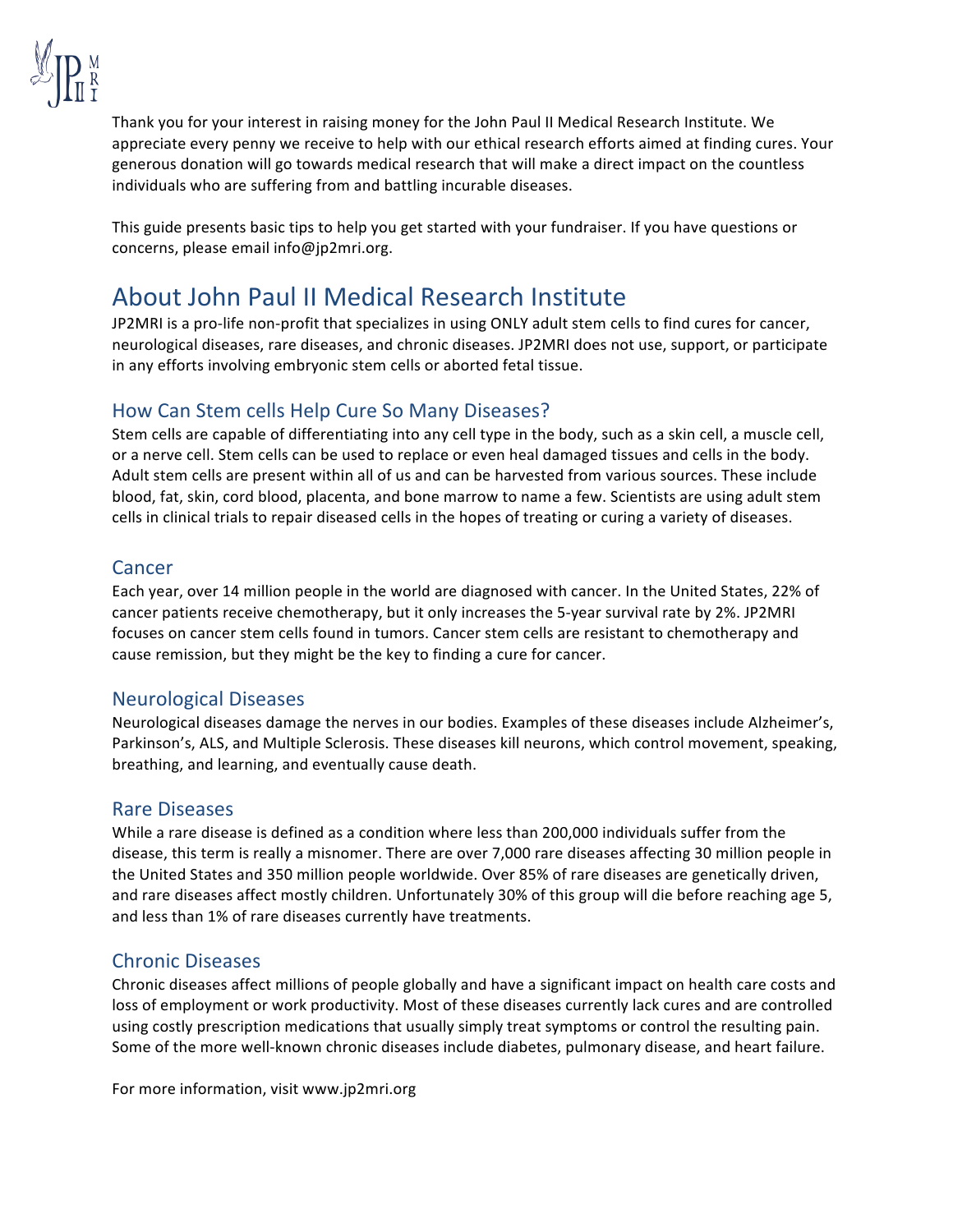

## How to Get Started With Your Event

#### • Plan a timeline.

When will your event be held? How much time do you need to plan and spread the word? Give yourself plenty of time to prepare for the event so you are not burdened with stress. Most fundraisers need months of planning.

#### • Plan how much you want to raise.

Set a goal on how much you want to raise. It will help you consider what kind of event you want, how many attendees you wish to attract, and how much you wish each person to donate to the event. Setting specific, clear goals will help steer a better path to success for your event.

#### • Be strategic.

With so many different fundraisers to choose from, it might be overwhelming to pick one for your event. Approach your planning strategically. What event would fit with your interest, time, and community? A fundraiser will take up your time, so choose something that will be fun for you and keep it simple.

#### • Budget.

The event organizer is in charge of receiving donations and managing all expenses. What purchases will you need for this event? What expenses will be associated with holding the fundraiser? JP2MRI will not be responsible for paying for any supplies or paying for any expenses related to holding your fundraiser or event. JP2MRI will also not be liable for any insurance or liability issues related to holding any fundraisers.

#### • Insurance.

Research your local and state guidelines in case you need liability insurance. Some events require mandatory liability insurance. JP2MRI will not be liable for any incidents or injuries stemming from any fundraisers held on our Institute's behalf.

#### • Look for a Sponsor.

If you are planning a large event, you may want to find a sponsor to support your fundraiser. Local businesses and organizations could offset the costs and provide more marketing and promoting support.

#### • Spread the word.

Contact everyone you know: family, friends, neighbors, classmates, co-workers, and everyone else. Ask them to spread the word to everyone they know too. When asking for financial support, always be respectful but direct. Social media is a great tool to spread the word.

Also, remember to thank everyone involved after the event. Everyone likes recognition. If you provide our Institute with names and addresses, we will gladly thank each and every one of the donors as well.

• Have fun! After all, it is a FUNdraiser.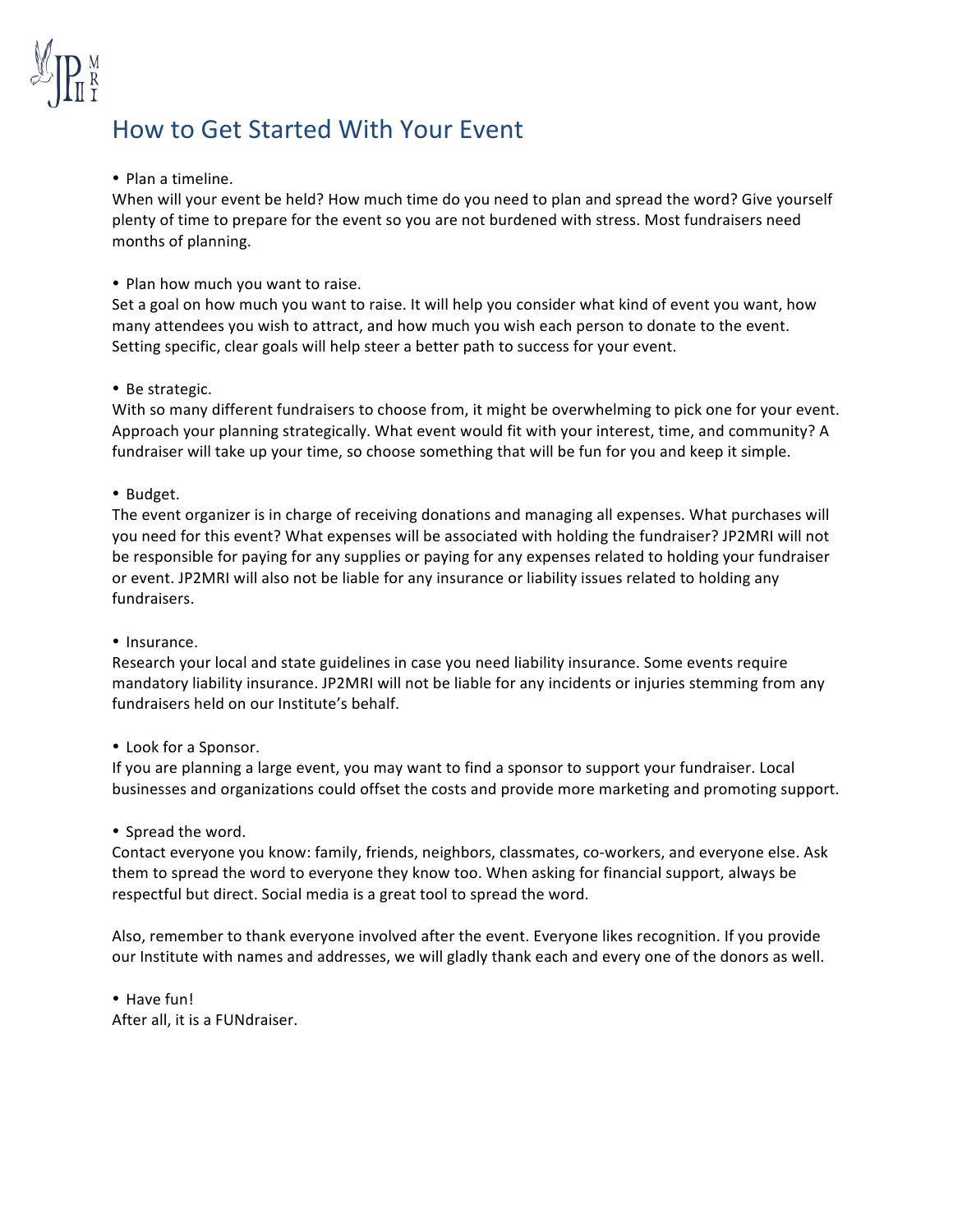

## **Marketing and Promoting Your Event:**

All promotional materials must clearly state that your event is raising funds for JP2MRI and that you are a third-party conducting the fundraiser. It must be clear that JP2MRI is not conducting or sponsoring the event.

Promotional materials should also be clear about the approximate percentage of proceeds that will be donated. The materials should be clear as to what disease the proceeds are going towards. Materials must also not provide false facts about JP2MRI and JP2MRI's research.

### **Event Expenses:**

Please keep expenses as low as possible, less than 25% of total amount raised. JP2MRI will not reimburse organizer for purchase of goods for third-party events, nor can organizer charge JP2MRI for any goods for any reason. JP2MRI is also not liable for any costs or expenses.

If you need to purchase goods for your events, please seek donated or discounted goods and services.

## **Event Insurance and Liability:**

- JP2MRI cannot be held liable for details associated directly or indirectly with the event. JP2MRI is not responsible for: any insurance costs or requirements, liability coverage, purchases, or expenses.
- JP2MRI reserves the right to decline association with any person or organization at any time if the association will have a negative impact on JP2MRI.
- Event organizers are responsible for obtaining any necessary permits and clearances required by local and state governments.
- Event organizers must comply with all applicable laws and obtain appropriate insurance coverage if necessary.
- If event will serve alcohol, event must comply with alcohol related regulations and have appropriately certified servers present at all times.
- If your event is a raffle, please seek appropriate state gaming licenses.

#### **What JP2MRI Can Do For Your Event:**

- Answer questions in regards to our work and organization.
- Provide advice and suggestions.
- Provide limited JP2MRI promotional and educational materials, such as JP2MRI flyers and brochures.
- Acknowledge and provide tax receipts.

#### **What JP2MRI Cannot Do For Your Event:**

- Take responsibility of any nature or liability of your event.
- Guarantee volunteers or staff will attend event.
- Provide our tax exemption number for purchases related to your event.
- Assist in soliciting donations, handing mailings, recruiting attendees, or donation collecting.
- Provide donor lists or contacts.